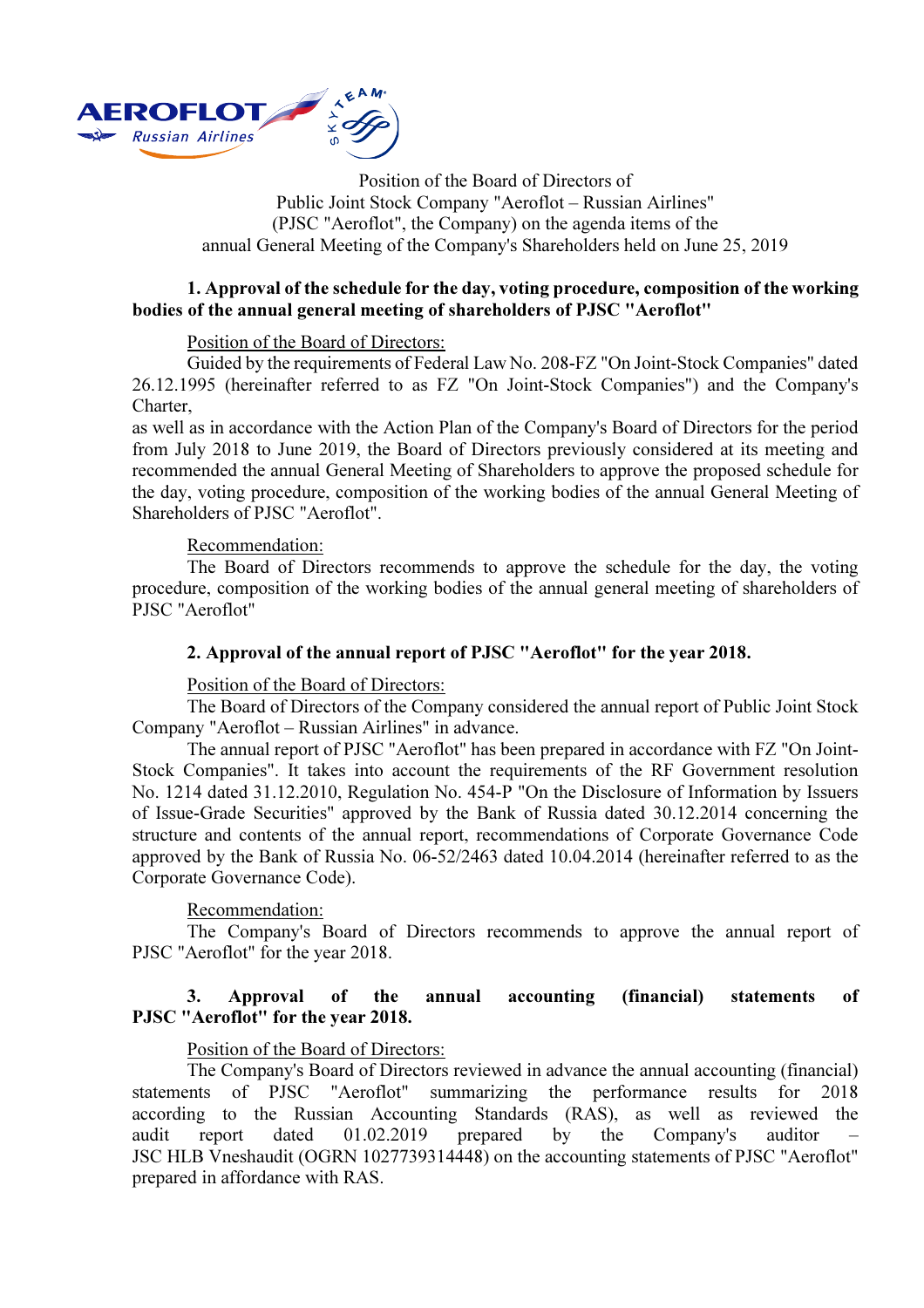In addition, the Company's Board of Directors took into account a positive opinion of the Company's Audit Commission on the performance results of PJSC "Aeroflot" for the year 2018.

#### Recommendation:

The Company's Board of Directors recommends to approve the annual accounting (financial) statements for the financial year 2018.

### 4. Approval of distribution of profit of PJSC "Aeroflot" for the year 2018.

#### Position of the Board of Directors:

According to the performance results of PJSC "Aeroflot" for the year 2018, the Company earned profit in the amount of 2,796,104 thousand rubles.

#### Recommendation:

In connection with the profit earned by PJSC "Aeroflot" as a result of its operations for the financial year 2018, the Board of Directors recommends that the next annual General Meeting of Shareholders approves distribution of profit of PJSC "Aeroflot" based on the performance results for the financial year 2018 in accordance with the recommendations of the Board of Directors of PJSC "Aeroflot", including:

- 2,791,589.66 thousand rubles for payment of dividends for the year 2018;

- 4,514.34 thousand rubles for payment of remuneration to the members of the Audit Commission.

#### 5. Approval of distribution of retained earnings for previous years.

#### Position of the Board of Directors:

Taking into account resolution adopted by the Board of Directors of PJSC "Aeroflot" to pay dividends to shareholders of PJSC "Aeroflot" based on the results of the financial year 2018 in the amount of 50 percent of the net profit of "Aeroflot" Group in accordance with IFRS for the financial year 2018 (which exceeds the net profit of PJSC "Aeroflot" in accordance with RAS), it is necessary to allocate an additional source of financing for payment of dividends to shareholders of PJSC "Aeroflot" at the end of the financial year 2018 in the amount of 64,910.34 thousand rubles from retained earnings of previous years.

#### Recommendation:

The Board of Directors recommends that the next annual General Meeting of Shareholders approves distribution of the amount equal to 64,910.34 thousand rubles from retained earnings for previous years as additional source for payment of dividends by PJSC "Aeroflot" at the end of the financial year 2018.

# 6. On the amount of dividends, terms and form of their payment based on the performance results

# for the year 2018 and establishment of the date on which the persons having the right to the dividends shall be determined.

#### Position of the Board of Directors:

According to the performance results of PJSC "Aeroflot" for the year 2018, the Company earned profit in the amount of 2,796,104 thousand rubles.

In this regard, the Company's Board of Directors recommends that the next annual General Meeting of Shareholders of PJSC "Aeroflot" pays dividends on the shares of PJSC "Aeroflot" and sets a date on which the persons entitled to receive dividends will be determined.

## Recommendation:

The Board of Directors recommends that the next annual General Meeting of Shareholders of PJSC "Aeroflot":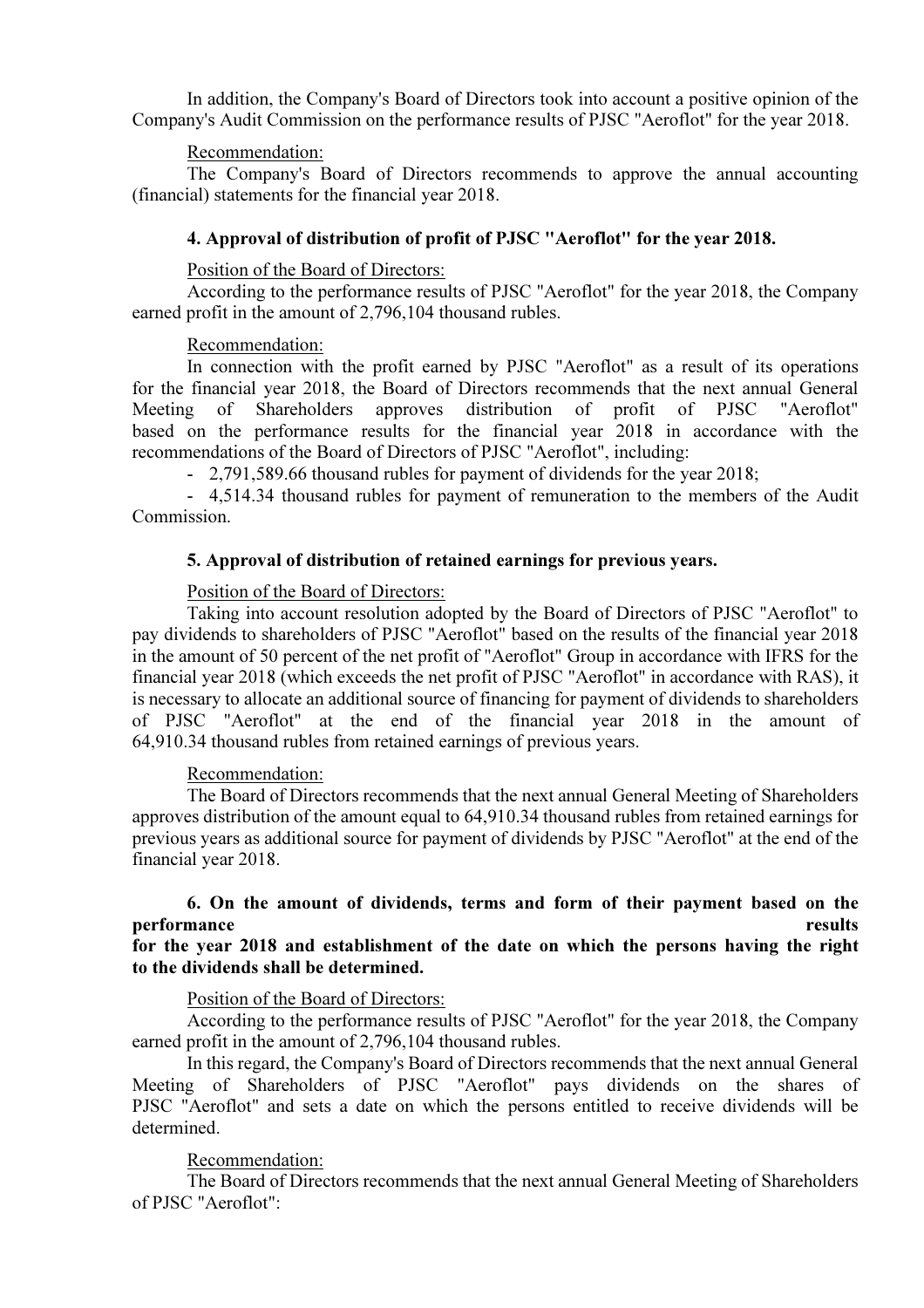1. Pays dividends on the shares of PJSC "Aeroflot" based on the results of the financial year 2018 in the amount of 2.6877 rubles per share in cash, in the total amount of 2,856,500.00 thousand rubles, in accordance with the procedure provided by the applicable laws of the Russian Federation by or before 09 August 2019.

2. Sets 05 July 2019 as the date on which the persons entitled to receive dividends on the shares of PJSC "Aeroflot" shall be determined.

# 7. On approval of restated version of the Regulations on payment of compensations and benefits to members of the Board of Directors

## Position of the Board of Directors:

In accordance with resolutions of the Company's Board of Directors, a new version of the Regulation on Compensations and Benefits paid to members of the Board of Directors of PJSC "Aeroflot" has been developed extending its effect to relations arisen from 30.09.2018.

# Recommendation:

The Company's Board of Directors recommends that the annual General Meeting of Shareholders approves the restated version of the Regulation on Compensations and Benefits paid to members of the Board of Directors of PJSC "Aeroflot" extending its effect to relations arisen from 30.09.2018.

# 8. On payment of remuneration to members of the Board of Directors of PJSC "Aeroflot".

# Position of the Board of Directors:

According to par. 2, Art. 64 of FZ (Federal Law) "On Joint-Stock Companies" and subpar. 20, par. 16.8. of the Company's Charter, approval of the amount of compensations and benefits paid to the members of the Company's Board of Directors is referred to the competence of the General Meeting of the Company's Shareholders.

In this regard, it is proposed to the annual General Meeting of Shareholders to adopt resolutions on the approval of the amount of personal remuneration payments to the members of the Board of Directors of PJSC "Aeroflot" following completion of the Long-Term Incentive Program for the period from 01.01.2016 to 30.09.2018, as well as the amount of personal fixed remuneration payments to the members of the Board of Directors of PJSC "Aeroflot" according to the "Regulation on Compensations and Benefits Paid to Members of the Board of Directors of PJSC "Aeroflot" for the period from 01.07.2018 to 30.06.2019.

# Recommendation:

It is proposed to the next annual General Meeting of Shareholders to adopt the following resolutions:

1. To approve payment of remuneration to members of the Board of Directors of PJSC "Aeroflot" following completion of the Long-Term Incentive Program for the period from 01.01.2016 to30.09.2018. The amounts of personal payments are specified in Ballot No. 2 of the annual General Meeting of Shareholders of PJSC "Aeroflot".

2. To approve the amount of personal payments of fixed remuneration to members of the Board of Directors of PJSC "Aeroflot" according to the "Regulation on Compensations

and Benefits Paid to Members of the Board of Directors of PJSC "Aeroflot" for the period from 01.07.2018 to 30.06.2019. The amounts of personal payments are specified in Ballot No. 2 of the annual General Meeting of Shareholders of PJSC "Aeroflot".

# 9. On payment of remuneration to members of the Audit Commission of PJSC "Aeroflot"

Position of the Board of Directors: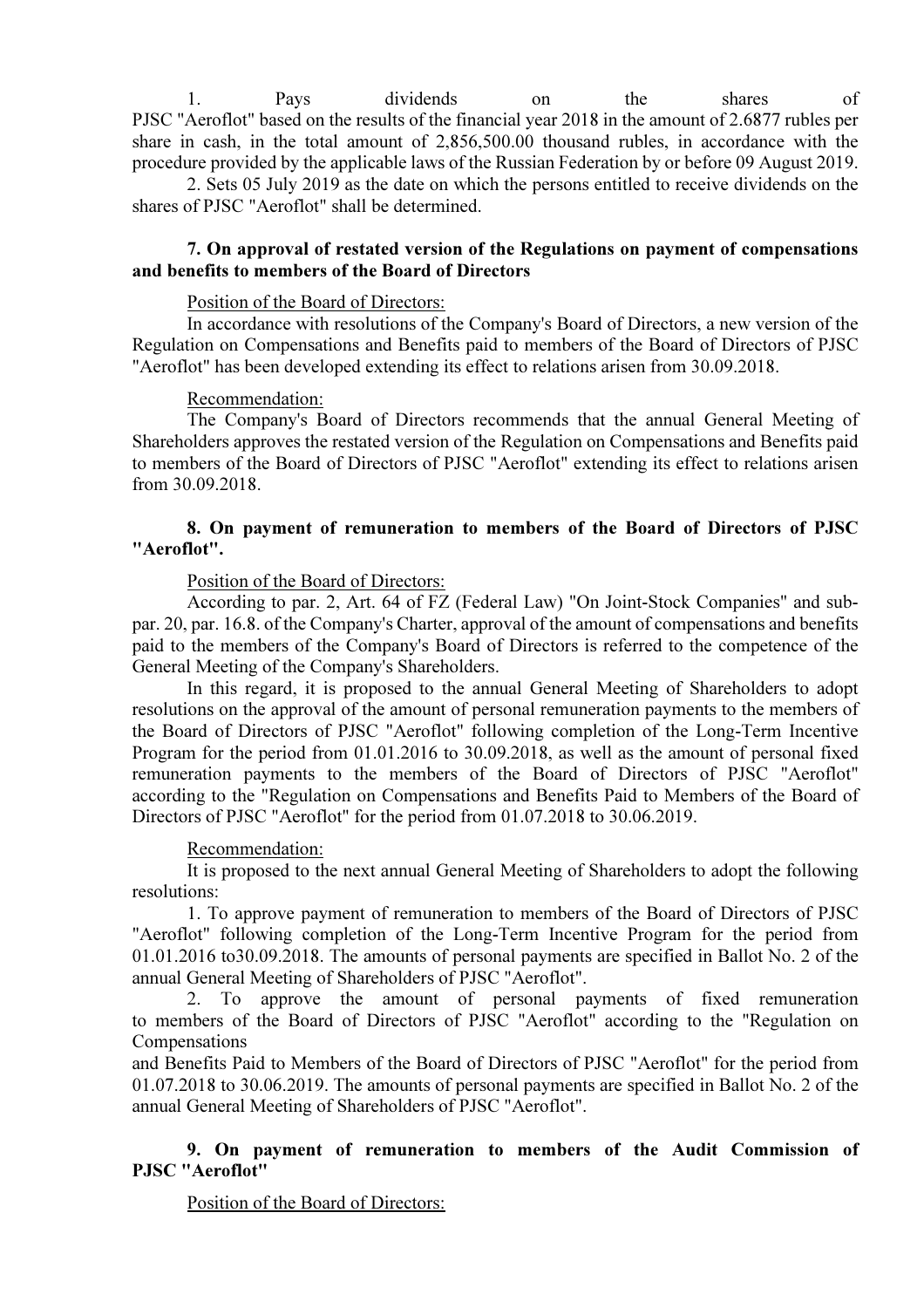According to par. 1, Art. 85 of FZ "On Joint-Stock Companies" and sub-par. 20, par. 16.8. of the Company's Charter, approval of the amount of compensations and benefits paid to the members of the Company's Audit Commission is referred to the competence of the General Meeting of the Company's Shareholders.

According to Art. 8 of the Regulation on the Company's Audit Commission approved by the General Meeting of the Company's Shareholders on 25.06.2015, by resolution of the general meeting of shareholders, members of the Audit Commission are paid remuneration during the performance of their duties. The amount of such remuneration is established by the resolution of the general meeting of shareholders.

In this regard, it is proposed to the next annual general meeting of the Company's shareholders to approve payment of remuneration to the members of the Audit Commission of PJSC "Aeroflot".

## Recommendation:

The next annual General Meeting of Shareholders is invited to approve the amount of remuneration to members of the Audit Commission of PJSC "Aeroflot".

The amounts of personal payments are specified in Ballot No. 2 of the annual General Meeting of Shareholders of PJSC "Aeroflot".

## 10. Election of members of the Board of Directors of PJSC "Aeroflot"

Position of the Board of Directors:

In accordance with par. 1, Art. 48, par. 1, Art. 66 of FZ "On Joint-Stock Companies", par. 16.8. of the Company's Charter, election of members of the Company's Board of Directors is referred

to the competence of the General Meeting of the Company's Shareholders.

According to par. 19.3. of the Company's Charter, members of the Company's Board of Directors consisting of eleven (11) persons are elected by the General Meeting of Shareholders in the manner provided by the Federal Law "On Joint-Stock Companies" and the Company's Charter for a term until the next annual General Meeting of Shareholders.

#### Recommendation:

The Company's Board of Directors recommends that the annual general meeting of shareholders elects eleven (11) members of the Board of Directors of PJSC "Aeroflot" from among the thirteen (13) candidates nominated by the Company's shareholders.

## 11. Election of members of the Audit Commission of PJSC "Aeroflot"

#### Position of the Board of Directors:

In accordance with par. 1, Art. 48, par. 1, Art. 85 of FZ "On Joint-Stock Companies", subpar. 8, par. 16.8. of the Company's Charter, election of members of the Company's Audit Commission is referred

to the competence of the General Meeting of the Company's Shareholders.

According to par. 23.1. of the Company's Charter, to exercise control over financial and economic activities of the Company, the General Meeting of Shareholders, in accordance with the Company's Charter, shall elect the Company's Audit Commission consisting of five (5) members for a term until the next annual meeting of shareholders.

## Recommendation:

The Company's Board of Directors recommends that the next annual General Meeting of Shareholders elects five members of the Audit Commission of PJSC "Aeroflot" from among the candidates nominated by the Company shareholders.

# 12. Approval of auditors of PJSC "Aeroflot" for the year 2019.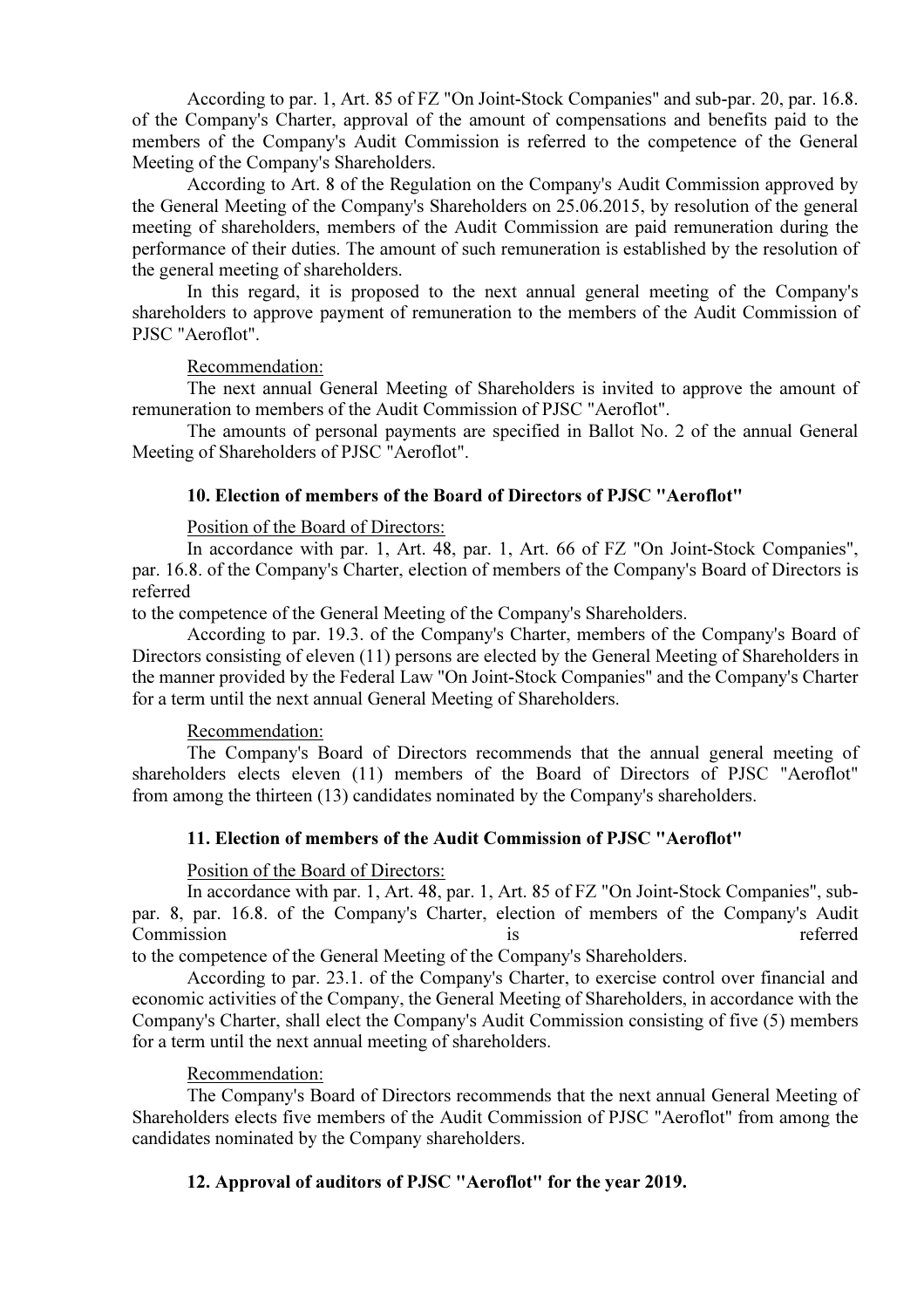Position of the Board of Directors:

In accordance with par. 1, Art. 48, par. 2, Art. 86 of FZ "On Joint-Stock Companies", par. 23.10. of the Company's Charter, the General Meeting of Shareholders approves the Company's auditor. The Board of Directors reviewed the results of the tenders for selection of auditors.

# Recommendation:

1. The Company's Board of Directors proposes to the next annual General Meeting of Shareholders of PJSC "Aeroflot" to approve audit firm JSC HLB Vneshaudit as an auditor of the annual accounting (financial) statements of PJSC "Aeroflot" for the year 2019 prepared in accordance with RAS.

2. The Company's Board of Directors proposes to the next annual General Meeting of Shareholders of PJSC "Aeroflot" to approve audit firm JSC PricewaterhouseCoopers Audit as an auditor of the annual accounting (financial) statements of PJSC "Aeroflot" for the year 2019 prepared in accordance with IFRS.

# 13. On approval of restated version of the Charter of PJSC "Aeroflot."

# Position of the Board of Directors:

Since 26.06.2017 (date of approval of the previous version of the Charter of PJSC "Aeroflot"), Federal Law No. 208-FZ dated 26.12.1995 "On Joint-Stock Companies" has been amended. The central office of PJSC "Aeroflot" has also moved from Arbat street 10 to Arbat street 1. In this connection, change of the location address of PJSC "Aeroflot" specified in the Charter of PJSC "Aeroflot" is required. Among other things, certain recommendations of the Corporate Governance Code have been taken into account, as well as some technical adjustments have been introduced.

# Recommendation:

The Company's Board of Directors recommends that the next annual General Meeting of Shareholders of PJSC "Aeroflot" approves the Charter of Public Joint Stock Company "Aeroflot – Russian Airlines" (version No. 11).

#### 14. On approval of restated version of the Regulations on the General Meeting of Shareholders of the state of the state of the state of the state of the state of the state of the state of the state of the state of the state of the state of the state of the state of the state of the state of the state o PJSC "Aeroflot".

# Position of the Board of Directors:

Adjustment of the new version of the Charter of PJSC "Aeroflot" proposed for approval at the next annual General Meeting of Shareholders of PJSC "Aeroflot" to be held on 25.06.2019.

# Recommendation:

The Company's Board of Directors recommends that the annual General Meeting of Shareholders of PJSC "Aeroflot" approves Regulation on the General Meeting of Shareholders of Public Joint Stock Company "Aeroflot – Russian Airlines" (version No. 7).

# 15. On approval of restated version of the Regulations on the Board of Directors of PJSC Aeroflot

## Position of the Board of Directors:

Adjustment of the new version of the Charter of PJSC "Aeroflot" proposed for approval at the next annual General Meeting of Shareholders of PJSC "Aeroflot" to be held on 25.06.2019.

## Recommendation: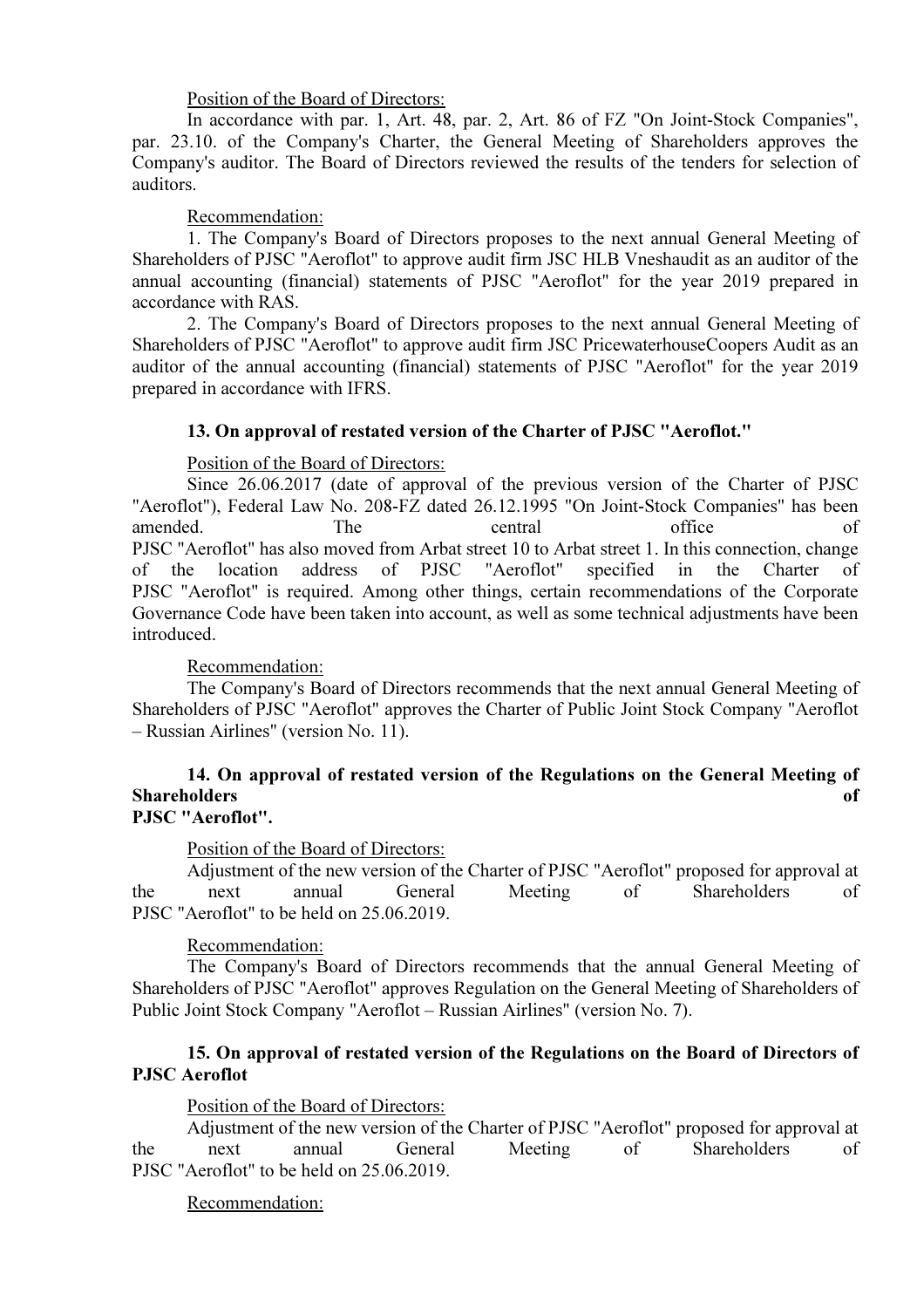The Company's Board of Directors recommends that the annual General Meeting of Shareholders of PJSC "Aeroflot" approves Regulation on the Board of Directors of Public Joint Stock Company "Aeroflot – Russian Airlines" (version No. 9).

# 16. On approval of restated version of the Regulations on the Executive Board of PJSC "Aeroflot".

### Position of the Board of Directors:

Adjustment of the new version of the Charter of PJSC "Aeroflot" proposed for approval at the next annual General Meeting of Shareholders of PJSC "Aeroflot" to be held on 25.06.2019.

#### Recommendation:

The Company's Board of Directors recommends that the annual General Meeting of Shareholders of PJSC "Aeroflot" approves Regulation on the Executive Board of Public Joint Stock Company "Aeroflot – Russian Airlines" (version No. 6).

# 17. On participation of PJSC "Aeroflot" in the Digital Transport and Logistics Association.

## Position of the Board of Directors:

Currently, one of the goals of the national development of the Russian Federation is defined as accelerated introduction of digital technologies in the economy and social sphere. To achieve this, it will be necessary to improve the system of legal and technical regulation, to create end-to-end digital technologies and to provide information security.

The activities of the Digital Transport and Logistics Association (hereinafter referred to as the Association) are aimed at promoting the economic efficiency and the level of security of the transport system and logistics centers of the Russian Federation, as well as assistance in the implementation of the transit potential of the Russian Federation through integration of the transport system and logistics centers of the Russian Federation in the global transport and logistics space.

Thus, participation of PJSC "Aeroflot" in the Association is expedient.

## Recommendation:

The Company's Board of Directors recommends that the annual General Meeting of Shareholders of PJSC "Aeroflot" approves participation of PJSC "Aeroflot" in the Digital Transport and Logistics Association.

### 18. On the transactions of PJSC "Aeroflot" (questions No.No. 18-19).

#### Position of the Board of Directors:

In accordance with the current laws of the Russian Federation, major transactions, as well as interested party transactions, must be approved in the manner provided by FZ "On Joint-Stock Companies". The following transactions are proposed for approval by the annual General Meeting of Shareholders of PJSC "Aeroflot":

1. Interested party transactions (one of which is a major transaction) of the commercial management by PJSC "Aeroflot" of JSC "Rossiya Airlines" flights loading under the agreement on the joint operation of "code-sharing/block seats" flights;

2. Changing the terms of the interested party transaction (series of interrelated transactions) on the lease (operating leasing) by LLC "Pobeda Airlines" of ten new Boeing 737-800 aircraft with engines manufactured by CFM International S.A.